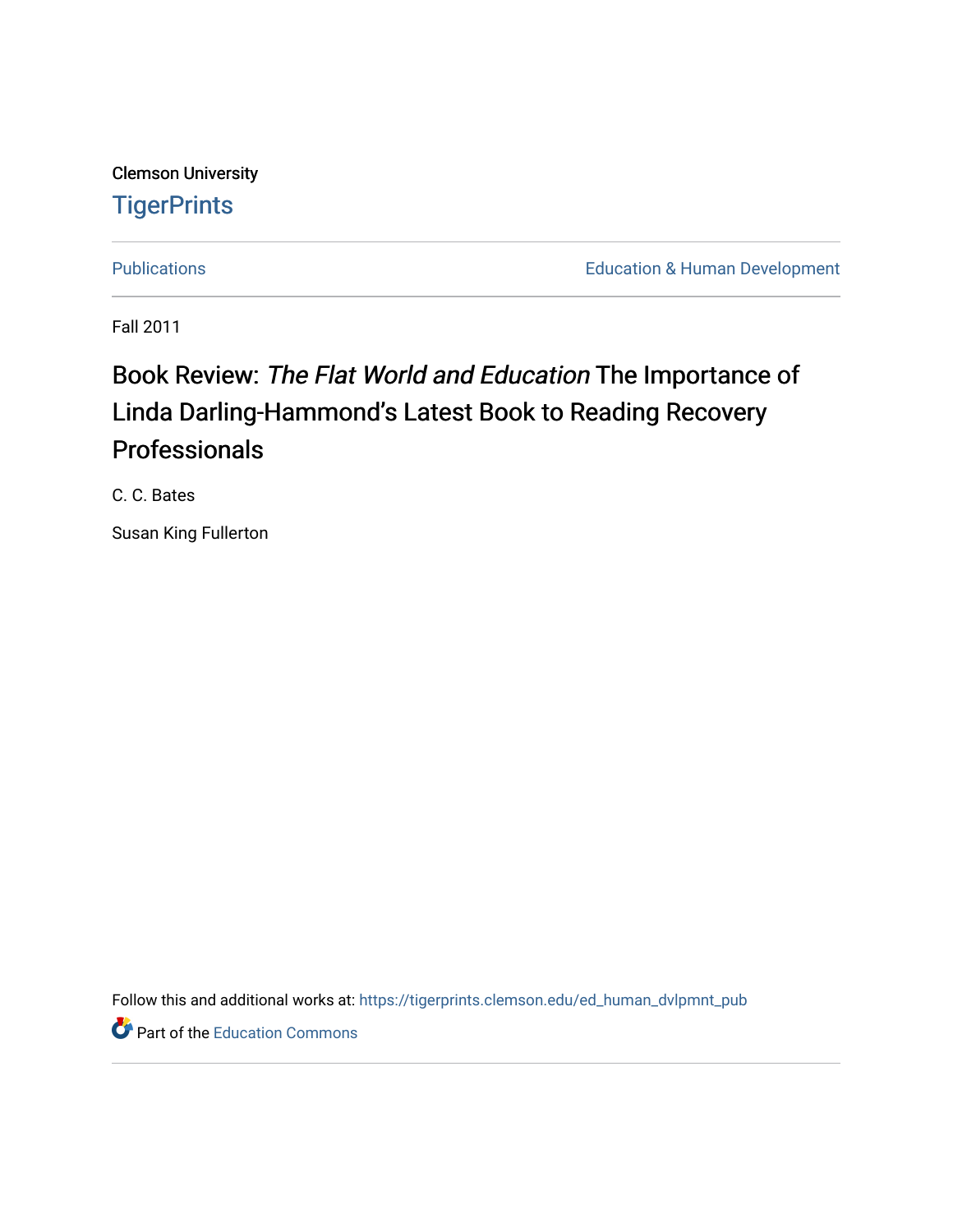# Book Review: *The Flat World and Education* The Importance of Linda Darling-Hammond's Latest Book to Reading Recovery Professionals

### *C. C. Bates and Susan King Fullerton, Clemson University*

In her latest book, *The Flat World and Education* (2010), Linda Darling-Hammond provides a stark prophecy in the second half of the text title — *How America's Commitment to Equity Will Determine Our Future*. The first four chapters with titles "The Flat World, Educational Inequality, and America's Future," "The Anatomy of Inequality: How the Opportunity Gap is Constructed," "New Standards and Old Inequalities: How Testing Narrows and Expands the Opportunity Gap," and "Inequality on Trial: Does Money Make a Difference?" present startling statistics, convincing data, and detailed analyses to create an alarming yet realistic picture of the future unless we take important measures to ameliorate the "opportunity gap" (p. 67). One of her earliest descriptions is particularly disquieting:

At a time when three-quarters of the fastest growing occupations require postsecondary education, our college participation rates have slipped from 1st in the world to 16th, and only about one-third of our young people receive a college degree. Meanwhile, in many European and some Asian nations, more than half of young people are becoming college graduates. At a time when children of color comprise a majority in most urban districts, and will be a majority in the nation as a whole by 2025, we face pernicious achievement gaps that fuel inequality, shortchanging our young people and our nation. Today in the United States of America, only 1 in 10 low-income kindergartners becomes a college graduate. A greater number join the growing ranks of inmates in what the *New York Times* recently dubbed our "prison nation." (p. 3)

Darling-Hammond, the Charles E. Ducommun Professor of Education at Stanford University and a keynote speaker at the 2010 International Reading Recovery Conference, emphasizes the unfruitful paths in education referring to many of the canned instructional programs as "educational snake oils" (p. 196). She also explores misguided educational policies, particularly those involving standardized assessments used for grade retention and graduation, as she documents the daunting problems our country faces in education.

The book, while addressing a variety of issues, follows a logical and interesting path. In chapter 5, "A Tale of Three States: What Happens When States Invest Strategically (or Don't)," Darling-Hammond highlights the successes of Connecticut and North Carolina. She references policymakers in both states for raising standards for teachers and students. When discussing Connecticut's reforms, she specifically mentions Reading Recovery and its implementation in 9 of the 10 districts in the state that showed dramatic improvement in student achievement outcomes. In contrast to these success stories, she also presents the "tale" of California using its failing

Darling-Hammond emphasizes the unfruitful paths in education and explores misguided educational policies, particularly those involving standardized assessments used for grade retention and graduation, as she documents the daunting problems our country faces in education.

system to illuminate her points about how detrimental inequitable funding mechanisms and lack of state vision are for the education of all children.

Success stories are also presented in chapter 6, "Steady Work: How Countries Build Successful Systems." These stories are of nations that have surpassed the United States since the 1970s when the country was seen as the international leader in education. Although the countries described in this chapter—Finland, Korea, and Singapore—are quite different from one another and have their own unique challenges, Darling-Hammond finds common practices that have contributed to their success. The practices include: (a) funding schools adequately and equitably, (b) eliminating examination systems, (c) revising national standards and curriculum, (d) developing national teaching policies, (e) supporting ongoing teacher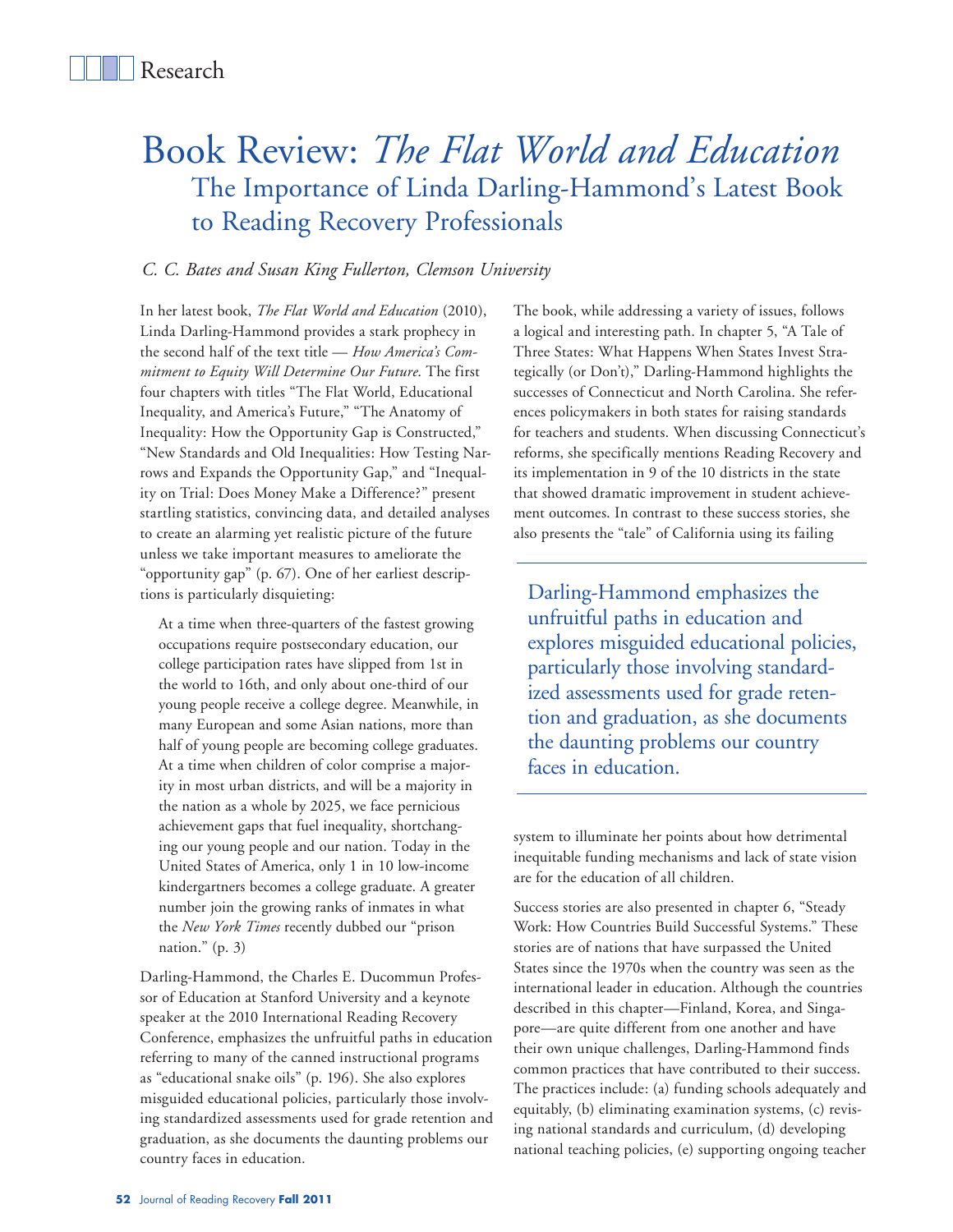learning, and (f) pursuing consistent, long-term reforms (p. 192–193).

Although the book's first six chapters convey the serious challenges to our education system and a sense of pessimism for the future, Darling-Hammond does not leave us there. In the remaining chapters of her book she outlines a series of action plans related to policy and systemic change with numerous examples of schools that have beaten the odds and, most relevant to this journal's readers, the critical role that strong professional practice and professional development can make. Thus, the second half of the book becomes a road map for systemic change, and it is this topic that we address in the remainder of this review. Specifically, we have chosen to highlight the last three chapters of the book, as they seem most relevant to Reading Recovery advocates and stakeholders. For those who work in schools and districts as change agents, the book offers much evidence for why Reading Recovery and its exemplary professional development model are more necessary than ever.

In chapter 7, "Doing What Matters Most: Developing Competent Teaching," Darling-Hammond contrasts the dreary picture painted earlier in the book with solutions that offer substantive change. The change includes tackling the problem of teacher quality. Darling-Hammond likens this problem to Swiss cheese stating that structures in place for supporting teacher education have holes — some small, some gaping, but holes nonetheless. These holes are caused by the "American tradition of under-investing in preparation" (p. 196). Further illuminating the holes, Darling-Hammond provides a global comparison to nations that have overhauled their teacher education programs including government-funded initial teacher preparation, ongoing professional support and learning opportunities, and competitive salaries. In the United States, conversely, teachers often go in debt to enter a field that provides little monetary incentive, professional collaboration, or opportunity beyond brief isolated workshops that generally "trigger little change in practice" but, according to Darling-Hammond, "are the most common learning opportunity for U.S. teachers" (p. 204). Given the issues examined in this chapter, it is no wonder that attraction to the field of education is challenging.

So how does Darling-Hammond propose change? She suggests that to attract and retain teachers there must be a national initiative to transform teacher preparation, by inducting professionals that are equipped to handle the challenges of 21st Century learning. In promoting



teacher preparation, Darling-Hammond urges us to consider the extensive changes made in the medical field. She describes how federal strategies such as the building of teaching hospitals and enticements to those filling positions in fields with shortages have helped America lead the way in medical care and advancement and how a similar commitment in education could produce comparable results.

Darling-Hammond not only gives detailed descriptions of how to prepare effective teachers but also highlights the reality when they are not. When teachers are underprepared, she asserts that standards are consequently lowered in the classroom. This lack of preparation affects the teacher's content knowledge as well as the understanding of how to manage an effective classroom. Darling-Hammond purports that underprepared teachers are overwhelmed by classroom organization and management, which distracts attention to what matters most — "complex teaching that is needed to develop higher order skills" (p. 209). Darling-Hammond writes about the worksheets seen in many classrooms that "dumb down" the curriculum but help teachers feel as if they are maintaining control. She cites Eric Cooper and John Sherk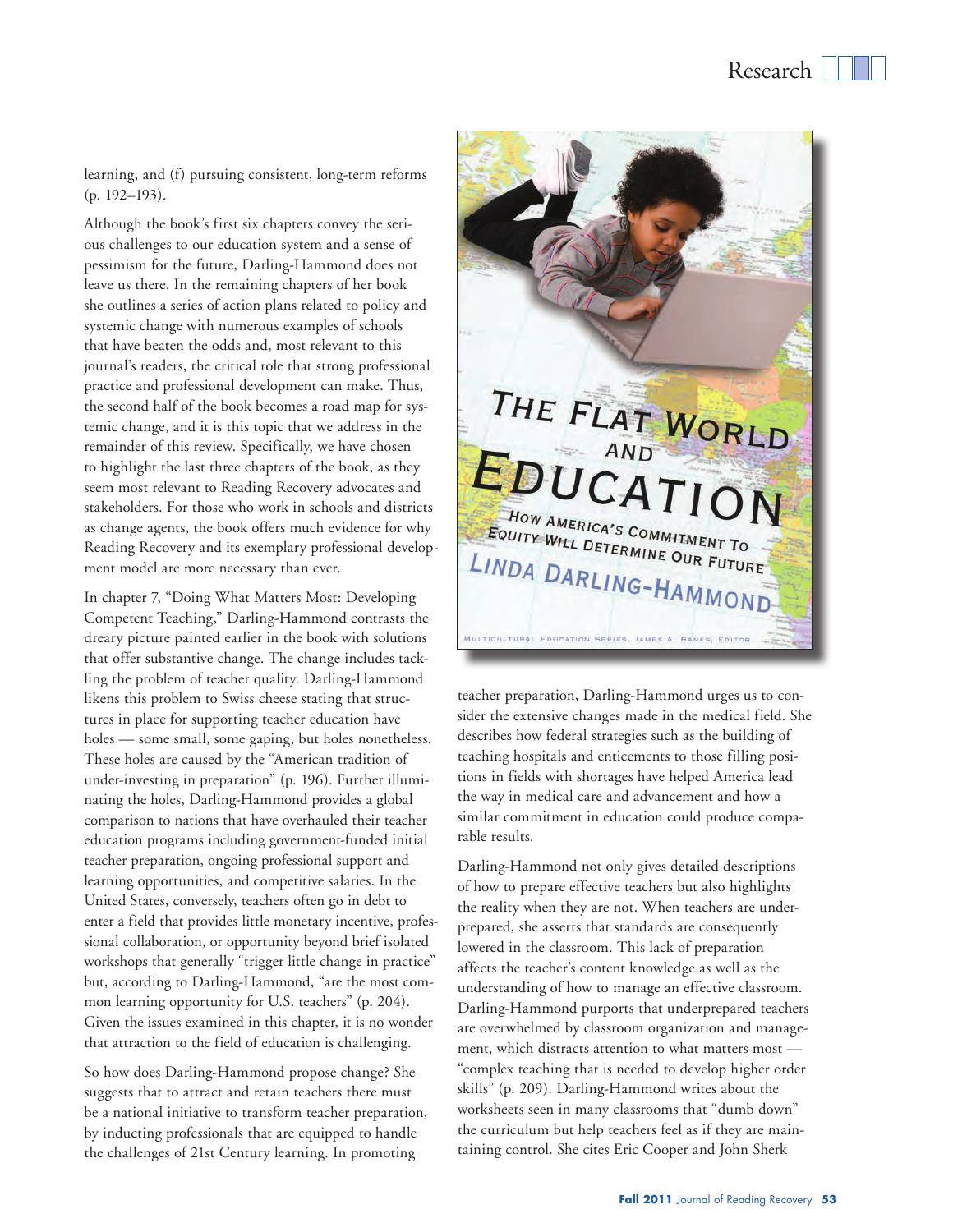(1989) and their ideas on "how such instruction focused on the discrete 'skill' bits featured on multiple-choice tests impedes students' progress toward literacy" (p. 209).

Darling-Hammond's discussion in chapter 7 of "drill and kill" and the teaching of skill bits is easily connected with Clay's (2001) insight on isolated skills focused instruction: "An extensive repertoire of item knowledge learned and practiced in isolation, and a single technique of sounding out the phonemes in words is a skimpy preparation for understanding the messages in texts" (p. 94). The poorly prepared teachers to which Darling-Hammond refers will find it difficult to provide literacy experiences for children to develop a complex processing system. These teachers do not understand that "to look only at letters and words, or how comprehension questions are answered, is to ignore the problems faced by the reader to sequentially 'solve the parts within the wholes' to get the precise message (Clay, 2001, p. 79).

The changes Darling-Hammond outlines as they relate to Reading Recovery may empower stakeholders and Reading Recovery leaders in their advocacy efforts.

Darling-Hammond references Reading Recovery throughout her book. In one example, she highlights urban districts that have in her words "radically improved the quality of urban teaching" (p. 229). She states that a superintendent in a comprehensive approach to redesign provided "Reading Recovery training for an everwidening circle of teachers creating the first foundations of the teacher development initiative. This effort was used to improve teachers' knowledge about how to teach reading to their entire classrooms of students, in addition to providing one-on-one tutoring to students with special reading needs" (p. 231). From this reference and from many of Darling-Hammond's recommendations, we suggest that the needed changes she presents are exemplified within Reading Recovery. Additionally, the changes Darling-Hammond outlines as they relate to Reading Recovery may empower stakeholders and Reading Recovery leaders in their advocacy efforts.

In chapter 8, "Organizing for Success: From Inequality to Quality," Darling-Hammond further addresses the need for redesigning education. In particular, she focuses on urban secondary settings because historically they are the most unsuccessful and detrimental to low-income and minority students. While the chapter examines inner-city high schools, the criteria identified by Darling-Hammond as making secondary schools successful apply to elementary schools as well. In fact, it is easy to see many parallels with Reading Recovery. Several of her points are also reminiscent of the Wilson and Daviss (1994) *Redesigning Education* text, in which the authors note the need for creating new infrastructures for education and cite Reading Recovery's innovations as an example.

Darling-Hammond highlights the "structures of personalization" (p. 246) as a crucial facet in redesigning education. These structures include many features like advisory systems and reduced pupil loads. Such advisory systems could be likened to literacy teams that have long been recommended by Reading Recovery professionals as a means of providing ongoing support to children. Ultimately, the features identified in this section aim at personalizing education and developing relationships with students. Again, this notion is clearly represented in Reading Recovery, as the relationship fostered during the lesson sets the standard for considering the role of emotion and cognition in creating a supportive environment for the struggling reader (Lyons, 2003).

Another structure in the redesign process that schools were noted for was "intellectually challenging and relevant instruction" (p. 250). Darling-Hammond emphasizes high expectations and the importance of meeting students at the point of their individual need to accelerate learning. On a daily basis, Reading Recovery teachers raise the bar for students often labeled slow, delayed, or unable to learn. Through challenging and relevant instruction, Reading Recovery teachers help students achieve accelerated progress reaching average literacy levels in just 12–20 weeks.

Also in place at successful schools is the structure of professional learning and collaboration. Darling-Hammond discusses the importance of embedded professional development and the need to focus professional learning on improving instruction. The successful schools studied showed they "allocated considerable time for teachers to collaborate, design curriculum and instruction, and learn from one another" (p. 261). Initial training and continu